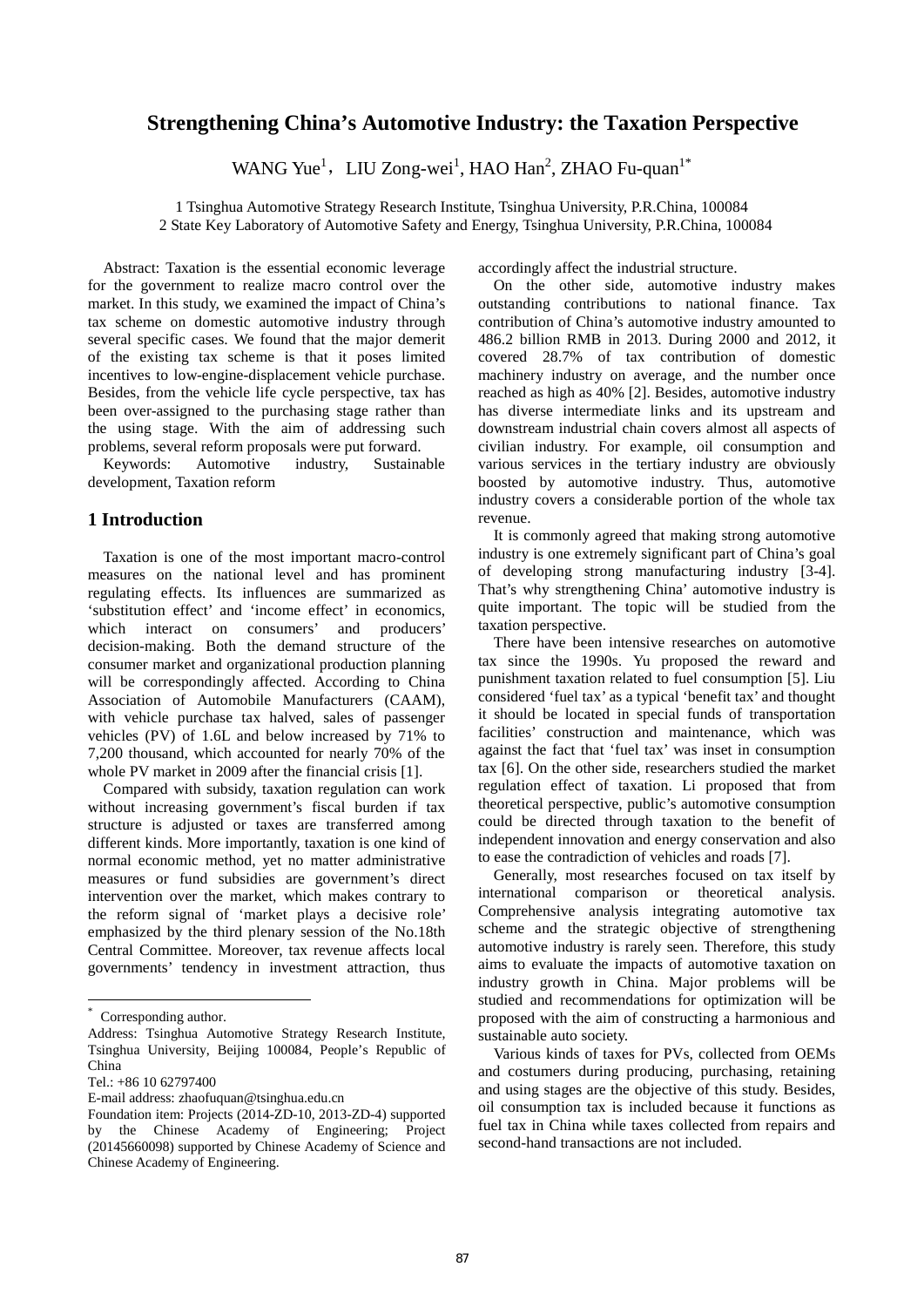| <b>Tax Distribution</b>                   | Kind of Tax                                  | Levy Stage                       | Taxpayer                                                                                 | Remarks                                                                                                                          |  |
|-------------------------------------------|----------------------------------------------|----------------------------------|------------------------------------------------------------------------------------------|----------------------------------------------------------------------------------------------------------------------------------|--|
|                                           | Vehicle consumption<br>$tax$ $(VCT)$         | Producing                        | <b>OEMs</b>                                                                              | Circulation<br>differentiated<br>by<br>engine<br>tax<br>displacement; Tax rate: from 1% to 40% of<br>assessable cost             |  |
| Central government                        | Oil consumption tax<br>(OCT)                 | Using                            | Circulation tax, $\angle 1.52/L$ for gasoline and<br>Consumers<br>$Y1.2/L$ for diesoline |                                                                                                                                  |  |
|                                           | Vehicle purchase tax<br>(VPT)                | Purchasing                       | Consumers                                                                                | Tax rate: $10\%$ <sup>1</sup> of the selling price with VAT<br>removed                                                           |  |
| Local government                          | Urban maintenance and<br>construction surtax | Producing<br>Purchasing<br>Using | <b>OEMs</b><br>Consumers                                                                 | Surtax with circulation tax                                                                                                      |  |
|                                           | <b>Education</b> surtax                      | Producing<br>Purchasing<br>Using | <b>OEMs</b><br>Consumers                                                                 | Surtax with circulation tax                                                                                                      |  |
|                                           | Property tax for estate                      | Producing                        | <b>OEMs</b>                                                                              |                                                                                                                                  |  |
|                                           | Urban land use tax                           | Producing                        | <b>OEMs</b>                                                                              | Charged by local government                                                                                                      |  |
|                                           | Vehicle and vessel tax<br>(VVT)              | Retaining                        | Consumers                                                                                | Varied in different provinces and differentiated<br>by engine displacement                                                       |  |
| Shared by central and<br>local government | Value-added tax (VAT)                        | Producing<br>Purchasing<br>Using | <b>OEMs</b><br>Consumers                                                                 | Circulation tax, 17% of the added value, 75%<br>flows to central and 25% flows to local                                          |  |
|                                           | Corporate income tax<br>(CIT)                | Producing                        | <b>OEMs</b><br>Consumers                                                                 | Circulation tax, $25\%$ <sup>2</sup> of the total profit after tax<br>adjustment, 60% flows to central and 40%<br>flows to local |  |

**Tab.1 Summary of related taxes in automotive industry in China and their characteristics**

\*Note: 1 VPT rate for imported cars is 15%.

2 Identified high-tech enterprises can enjoy preferential CIT under the rate of 15%.

|  | Tab.2 Summary of major automotive taxes in different stages |  |  |  |  |  |
|--|-------------------------------------------------------------|--|--|--|--|--|
|--|-------------------------------------------------------------|--|--|--|--|--|

| Levy Stage | Kind of Tax                                           | Taxpayer    |
|------------|-------------------------------------------------------|-------------|
| Producing  | VCT, VAT, CIT, Urban maintenance and education surtax | <b>OEMs</b> |
| Purchasing | VAT. VPT                                              | Consumers   |
| Retaining  | VVT                                                   | Consumers   |
| Using      | OCT, VAT, Urban maintenance and education surtax      | Consumers   |

# **2 China's existing automotive tax scheme from the life cycle perspective**

## **2.1 Relevant taxes**

Tab.1 shows all the major taxes associated with automotive industry chain classified by tax attribution. It should be noted that all the required value-added tax (VAT) collected in intermediate circulations are ultimately borne by end consumers. Meanwhile, oil consumption tax (OCT), VAT on oil and relating surtaxes are commonly referred to as 'fuel tax' in China.

Considering new energy vehicles and energy efficient vehicles, there are mainly three kinds of tax incentives. First, electric vehicles are free from VCT with zero engine displacement. Second, according to the announcement jointly issued by the Ministry of Finance, State Administration of Taxation and the Ministry of Industry, eligible electric vehicles (excluding lead-acid battery powered ones), plug-in hybrid vehicles (including extended range ones) and fuel cell vehicles are exempted from VPT from 1st Sep. 2014 to 31th Dec. 2017. Third, once energy saving vehicles and new energy vehicles get the approval of the state council, they may be exempted from VVT.

#### **2.2 Tax proportion among different stages**

Major taxes in different stages are further summarized in Tab.2. Taxes less than 2 billion RMB per year are excluded [8].

It could be seen that China's automotive taxation places more reliance on producing and purchasing stages. Seeing from the life cycle, tax is over-assigned to the producing and purchasing stage judging by the number of taxes and tax amounts (Specific tax rates are demonstrated in 'Remarks' column in Tab.1 and the tax amounts could be roughly evaluated). Thus, tax burden in using stage is lower than that in producing and purchasing stage, which shows no signal of 'ownership encouraged and usage limited'. Nevertheless, some foreign countries, especially Japan and Singapore, have some successful experiences in realizing both industry growth and social harmony applying that principle.

The assignment pattern among four stages also has far-reaching impacts on tax revenue of central government and different local governments. Although local governments seemingly own more kinds of taxes, these taxes only cover a relatively small part. In total tax amount collected from automotive industry in 2013, about 80% flew to central government while 20% flew to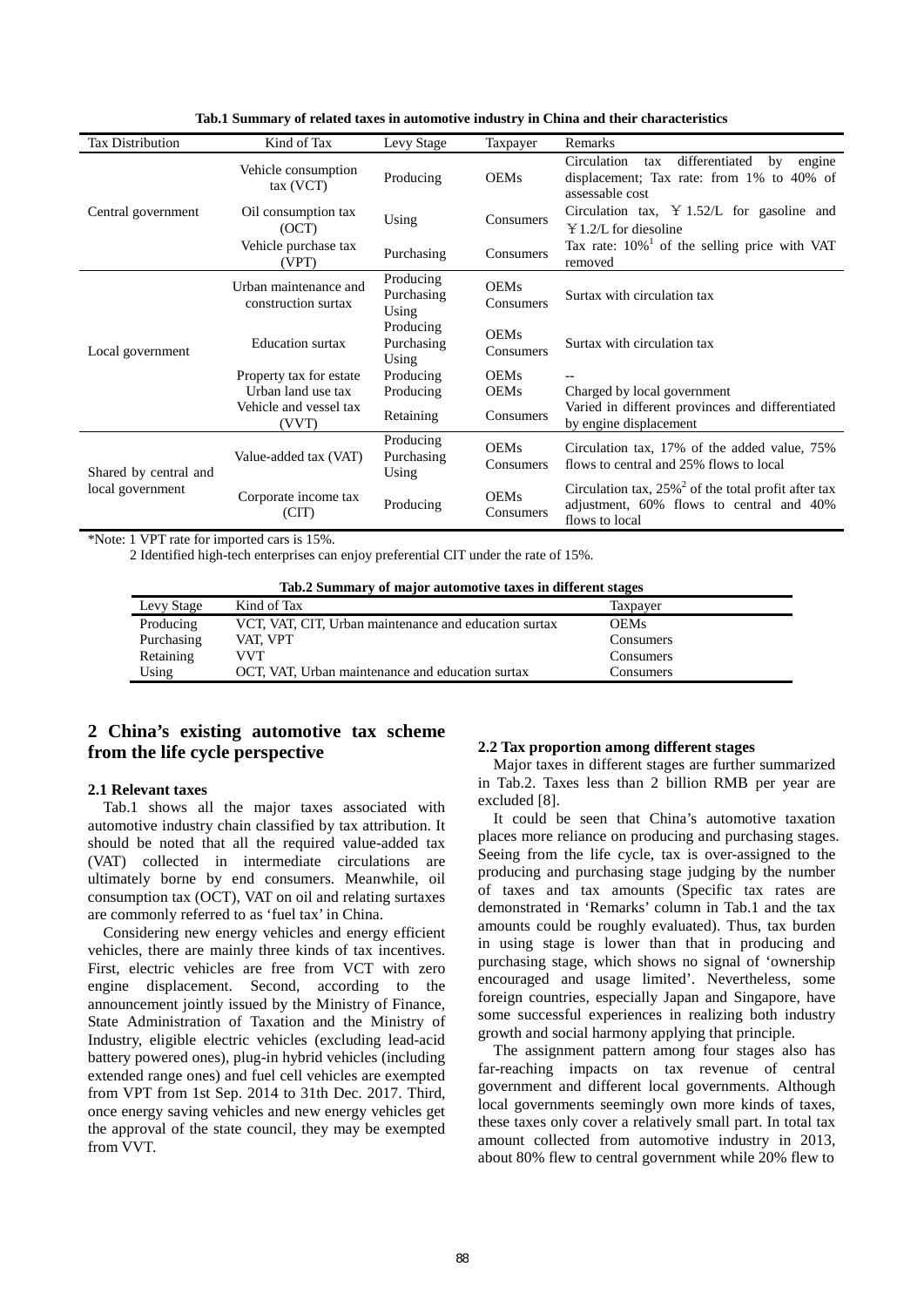

**Fig. 1 PVs' tax burden in purchasing stage**

local government. In contrast, the average level of central-owned percentage was 51% in all industries nationwide [8]. It should be made clear that the above analysis didn't take into account every year's tax return from central government. However, central government still benefited more in manufacturing industry in historical view [9] and it should be much more beneficial in automotive industry due to large amounts of VCT. On the other hand, tax revenue of the manufacturing area is far greater than the selling area (normally also the using area) because of the assignment pattern. That partly explains why local governments are lacking in motivation to positively solve auto society problems such as congestion and why plate restriction and travel restriction are adopted in more cities.

#### **2.3 Engine displacement dependent taxes**

VCT and VVT (relatively slight part) are differentiated by engine displacement in China and taxes in purchasing stage plays a major role in adjusting taxes among different engine displacements. PVs' tax burden in purchasing stage is calculated and shown in Fig.1. Tax included in manufacturer's suggested retail price contains VCT, VAT and surtaxes. VPT is added in total tax burden when purchasing. Apparently tax burden of vehicles from 1.0L to 2.5L is rather close. Considering mainstream models in China's automotive market are between 1.2L and 1.8L, energy conservation consumer guidance could be hardly seen within this range. More importantly, vehicles below 1.0L actually don't experience a significantly reduced tax burden. In contrary, it is well-known that the typical 0.66L K-car in Japan gets much more favorable incentives in vehicle weight tax, ownership tax and VPT.

# **3 International comparisons**

Tax burden of automotive users in different nations under respective tax schemes in April 2014 were presented by JAMA [10]. The exact tax burden of Chinese users is calculated in the same case and shown in Fig.2. The numbers show the whole tax burden of a 1.8L PV priced at 1.8 million yen after 13 years' usage. The vehicle was assumed to be lighter than 1.5 ton, with the fuel consumption of 6.49L/100km in standard conditions (equivalent to  $151 \text{gCO}_{\gamma}/\text{km}$ ). Only taxes levied on vehicles are included and taxes on fuel are excluded.

It was found that China's overall tax burden lays in the middle, lower than Japan and U.K., close to Germany, but much higher than U.S.A. Tax structure in developed countries is simpler but there are mainly four kinds of taxes in China. The number will be six if surtaxes are included. Meanwhile, taxes in retaining stage in Japan account for 77.5% of the total. The number is 49.3% for U.K. and 43.4% for Germany, while it is 17.2% for China. It is proved again that China's automotive tax scheme emphasizes more on purchasing stage.



**Fig. 2 Users' tax burden in different countries\*** \*Note:

1 Taxes are presented in abbreviated form: Consumption Tax (CT), Sales Tax (ST), Value-added Tax (VAT), Purchase Tax (PT), Motor Vehicle Tax (MVT), Vehicle Weight Tax (VWT) and Registration Tax (RT).

2 Surtaxes in China are separately added in VAT and CT.

3 China's VVT is regarded as MVT.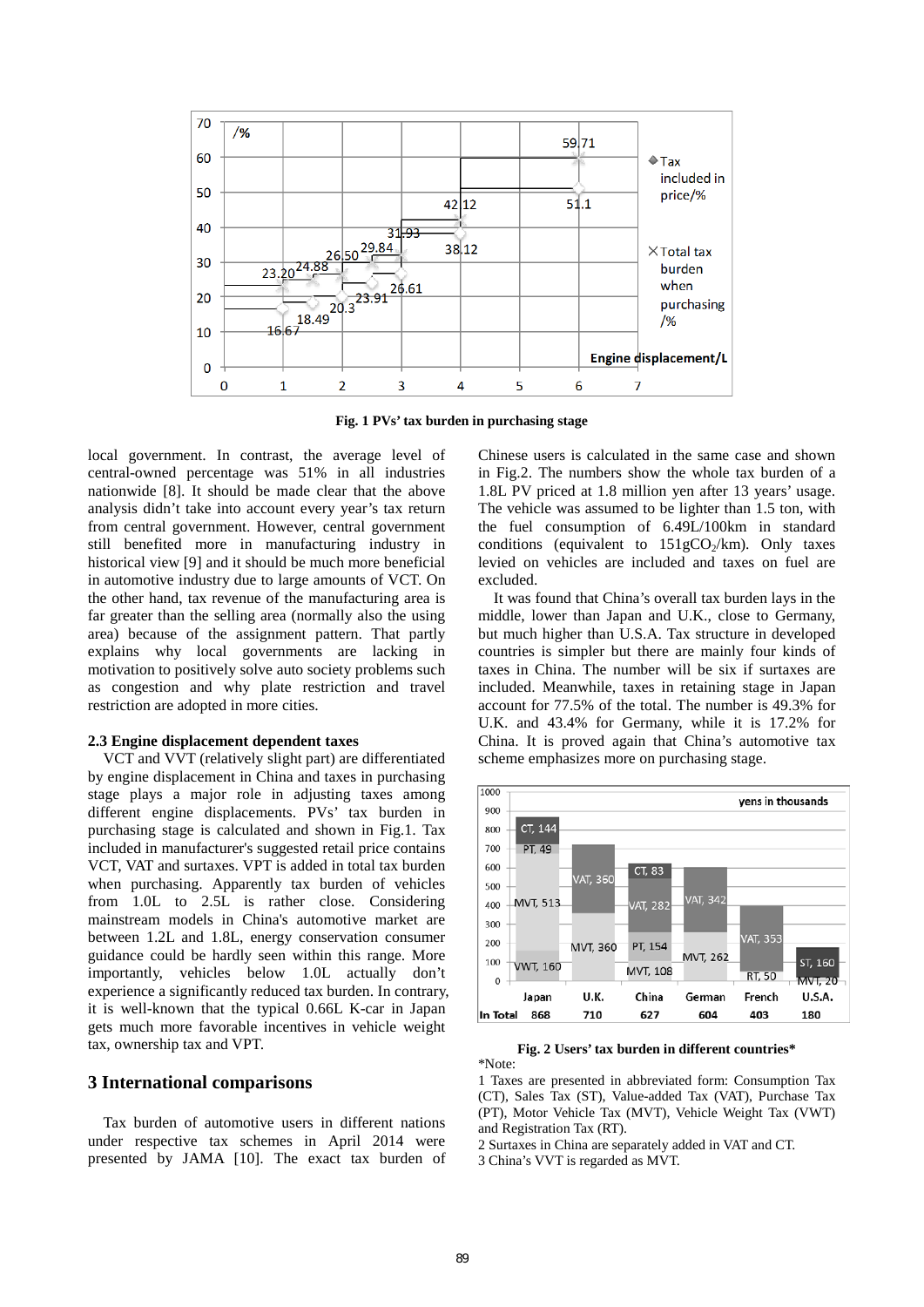## **4 Reform proposals**

### **4.1 Promoting energy conservation and emission reduction**

It is recommended that heavy tax burden should be put on vehicles with large engine displacement and low-emission vehicles (such as 1.3L and below) should be favored or even exempted from certain taxes. That is partly because promoting smaller cars is the only way to a sustainable future for China's auto industry. It is also effective to help more people realize their dream of 'owning a car' with equal resources. Furthermore, Chinese independent brands have certain accumulated experience in this segment. Thus, promoting smaller cars will be conductive to ensure market share of independent brands, which is rather meaningful for a strong automotive industry [4].

It is also recommended to increase tax proportion in using stage so that the idea of 'greener travel and reasonable usage' can be more accepted by public. On one hand, tax burden can be moderately transferred among four stages. On the other hand, increasing tax burden in using stage is also feasible. Certain methods such as increasing fuel tax and implementing a comprehensive tax scheme based on fuel consumption and carbon emissions can be further researched, seeing there are adequate successful experiences internationally.

### **4.2 Addressing social concerns associated with automotive use**

The principles of 'earmarking taxes' and 'beneficiaries burden' should be put into practice. Once automotive taxes are orientated for infrastructure projects such as road construction, urban planning and parking facilities expansion, such situation as 'difficult to use a car and difficult to park a car' will be effectively alleviated. In addition, that is more beneficial to social justice, which is the foundation of a harmonious auto society.

Concerning with congestion in big cities, if automotive taxation is adjusted rationally and based on the ideology of 'ownership encouraged and usage limited', car-using habit of the public can be effectively regulated according to the experiences of developed countries.

#### **4.3 Stimulating automotive industry growth**

 The distribution ratio of automotive tax between central and local government ought to be adjusted so as to motivate local governments to positively solve related social problems. Local governments ought to benefit more in using stage and less in producing stage. Meanwhile, the imbalance between using areas and manufacturing areas should also be changed. Therefore, governments' power and authority can match their financial rights at all levels. Then, from the national level, automotive industry's healthy and orderly growth could be ensured.

## **5 Conclusions**

There are demerits in China's existing automotive tax scheme and it failed to play a regulatory role well. With the aim of strengthening domestic automotive industry, China's automotive tax scheme should be reformed in many aspects to maximize taxes' regulating effects on the market. Specific proposals were put up in section 4. Yet, the construction of a harmonious auto society is system engineering and tax optimization is important but not enough. Central government must have a comprehensive and systematic consideration and make the overarching design, among which taxation can play as an important economic leverage. Through effective cooperation with other means, the goal of strengthening China's automotive industry can eventually be realized and the strategic target of developing strong manufacturing industry can be accomplished as soon as possible.

### **References**

- [1] Information Department of China Association of Automobile Manufactures (CAAM). Release of 2009 automotive sales and economic performance information[DB/OL].http://www.auto-stats.org.cn/Re adArticle.asp?NewsID=6234, 2010-01-11. (in Chinese)
- [2] China Automotive Technology and Research Center, China Association of Automobile Manufacturers. China Automotive Industry Yearbook (2014) [J]. Beijing: China Automotive Industry Yearbook (2013) Periodical Office, 2015. (in Chinese)
- [3] Zhao Fuquan, Liu Zongwei. Strategic Judgment on Building a Strong Automotive Industry in China [J]. Chinese Journal of Automotive Engineering, 2014,4(5):313-318. (in Chinese)
- [4] Zhao Fuquan, Liu Zongwei. Striving Direction of China's Automotive Power Construction [J]. Auto Industry Research, 2014(10):4-7. (in Chinese)
- [5] Yu Wen, Fang Zhong. Optimization of automobile tax policy using the experience of developed countries' automobile tax system [J]. Contemporary Economic Management, 2010 (2): 85-93. (in Chinese)
- [6] Liu Zhicai, Liu Rong. Research on the Improvement of the consumption tax system based on the reflection of traffic and vehicle 'tax reform' [J]. Tax Research, 2010 (8): 34-38. (in Chinese)
- [7] Li Jing. Research on tax policy to guide the vehicle consumption of the public [J]. Social Science Journal, 2009 (3): 97-101. (in Chinese)
- [8] State Administration of Taxation. China Taxation Yearbook (2014) [J]. Beijing: Chinese Taxation Press (2013), 2014. (in Chinese)
- [9] Bai Yanfeng, Wu Zhefang. Research on VAT sharing percentage between the central government and local governments [J]. Finance and Trade Economics, 2010 (3): 39-46. (in Chinese)